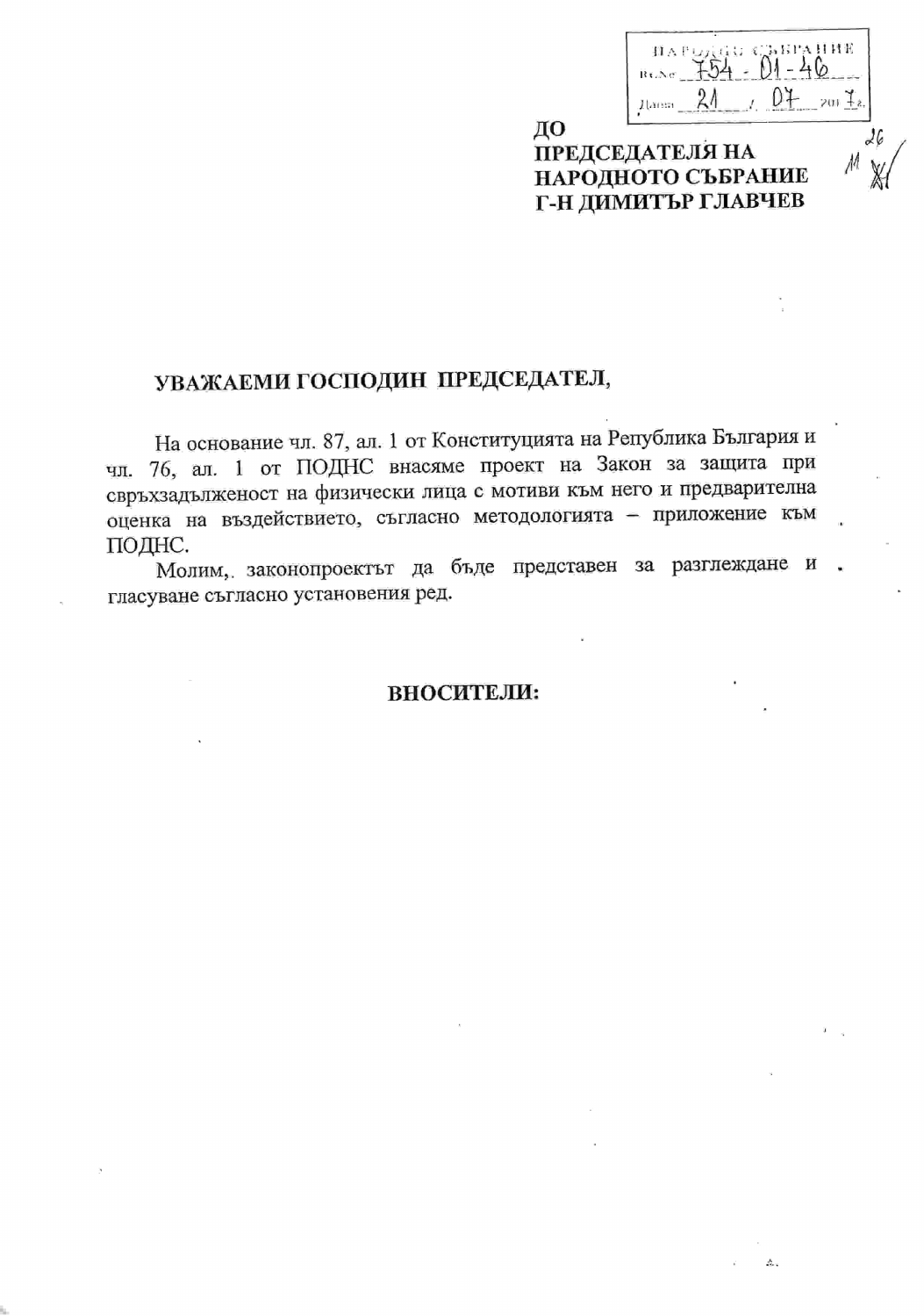# РЕПУБЛИКА БЪЛГАРИЯ НАРОДНО СЪБРАНИЕ

Проект!

 $\mathbb{I}$ 

# ЗАКОН ЗА ЗАЩИТА ПРИ СВРЪХЗАДЪЛЖЕНОСТ НА ФИЗИЧЕСКИ ЛИЦА

## Глава I ОБЩИ ПОЛОЖЕНИЯ

## Раздел първи ПРЕДМЕТ, ЦЕЛ, ОБХВАТ

## Предмет

Чл. 1. Този закон урежда отношенията, възникнали по повод защитата на физическите лица при състояние на свръхзадълженост.

#### Цел

Чл. 2. Целта на закона е да защити правата и интересите на физическите лица, изпаднали в състояние на свръзадълженост, като осигури справедливо удовлетворяване на техните кредитори.

## Обхват

Чл. 3. (1) Законът се прилага за физически лица, които са "местно лице" по смисъла на чл.4, ал.1 от Закона за данъците върху доходите на физическите лица.

(2) Законът не се прилага за еднолични търговци и за неограничено отговорни съдружници.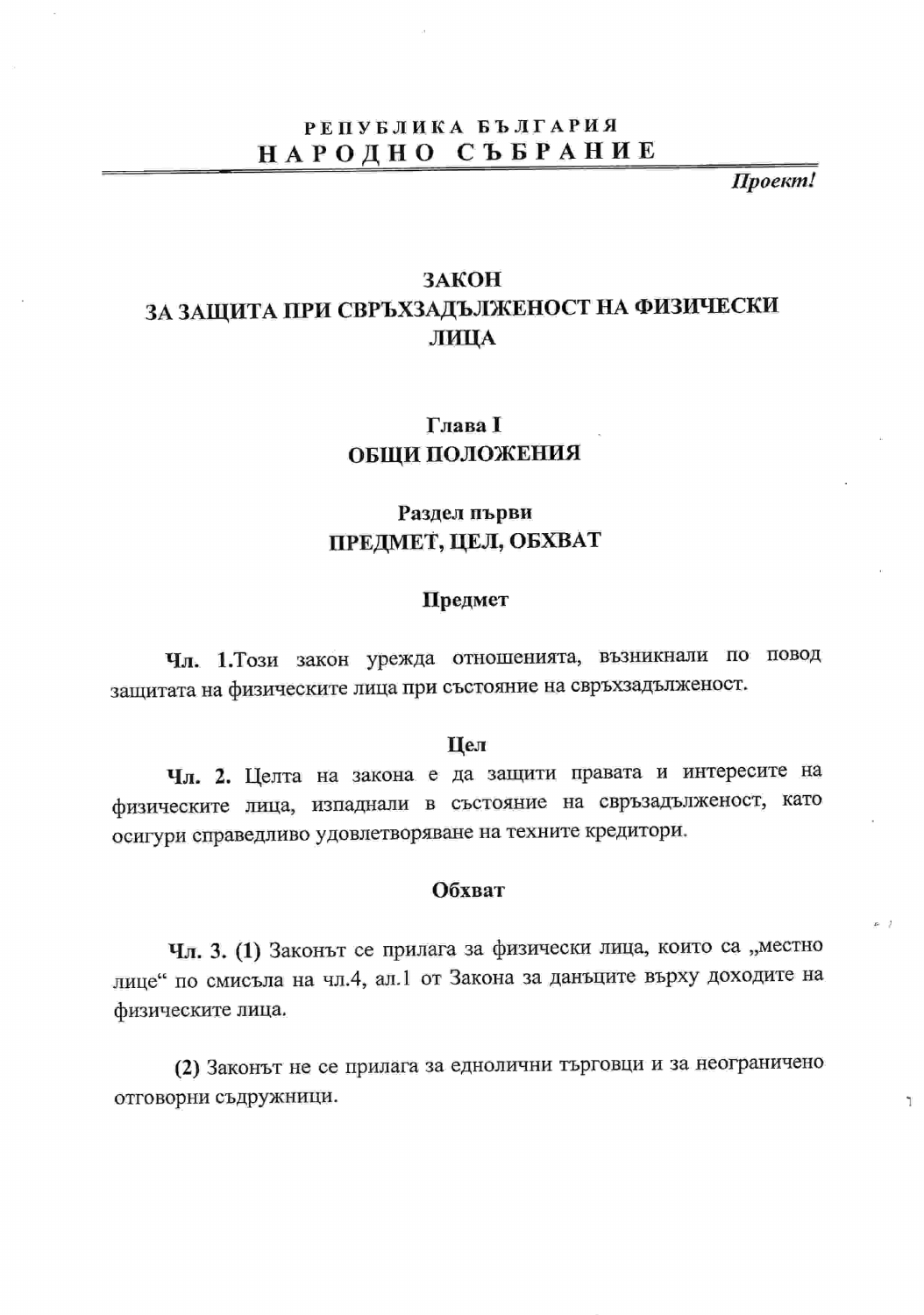## Раздел втори СВРЪХЗАДЪЛЖЕНОСТ

## Свръхзадълженост на физическо лице

Чл. 4. (1) Свръхзадължено е физическо лице, когато неговото имущество и разумно очакваните доходи за десет години не са достатъчни, за да покрият съществуващите му задължения. Несъответствието между тях трябва да бъде значително.

(2) Несъответствието е значително, когато е налице превишаване на задълженията над стойността на имуществото и доходите на длъжника с повече от  $1/3$ .

#### Добросъвестност

Чл. 5. (1) Защита при свръхзадълженост може да поиска длъжник, който е добросъвестен. За недобросъвестен се смята този, който е изпаднал в свръхзадълженост в резултат на извършено от него умишлено престъпление или административно нарушение и не е имал постоянен доход от трудови или други правоотношения през три от последните пет години преди започване на производството.

(2) Защита може да получи длъжник, който има едно или повече задължения с общ размер до 150 000 лв. и предостави на разположение на кредиторите си за удовлетворяване на вземанията им цялото си имущество и бъдещите доходи за десет години, с изключение на несеквестируемите имущество и доходи.

### Регистър

Чл. 6. (1) Агенцията по вписванията води публичен регистър на физическите лица, на които е предоставена защита по този закон. За справки и удостоверения по регистъра се събират такси по тарифа, приета от Министерския съвет.

(2) Съдът е длъжен да изпрати в съответното териториалното подразделение на Агенцията по вписванията препис от влезлите в сила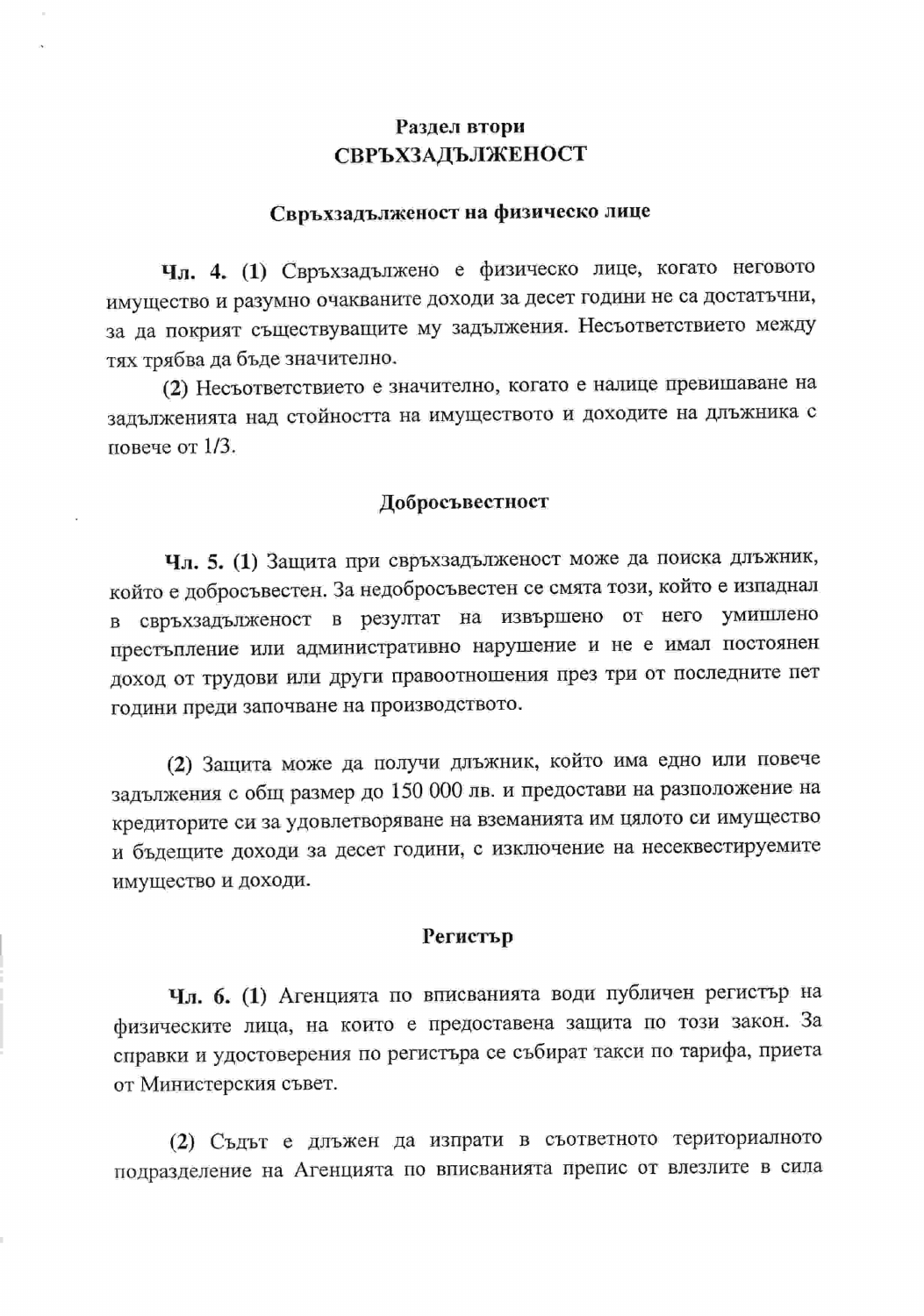съдебни актове, с които е предоставена защита на физическо лице найкъсно до края на следващия работен ден.

(3) Третите лица се смятат за уведомени за обявените в регистъра актове от момента на публикуването им.

# Глава П ПРОИЗВОДСТВОТО ЗА ЗАЩИТА ПРИ СВРЪХЗАДЪЛЖЕНОСТ

# Раздел първи ОТКРИВАНЕ НА ПРОИЗВОДСТВОТО

## Начало на производството

Чл. 7. Производство за защита при свръхзадълженост се открива по искане на физическото лице, което е изпаднало в състояние на свръхзадълженост.

#### Компетентен съд

Чл. 8. Искането по чл. 7 се подава до районния съд по настоящ адрес на длъжника.

# Освобождаване от държавни такси. Правна помощ.

Чл. 9. (1) В производството за защита при свръхзадълженост, длъжникът е освободен от заплащането на държавни такси.

(2) Длъжникът има право на безплатна правна помощ при условията и по реда на Закона за правната помощ.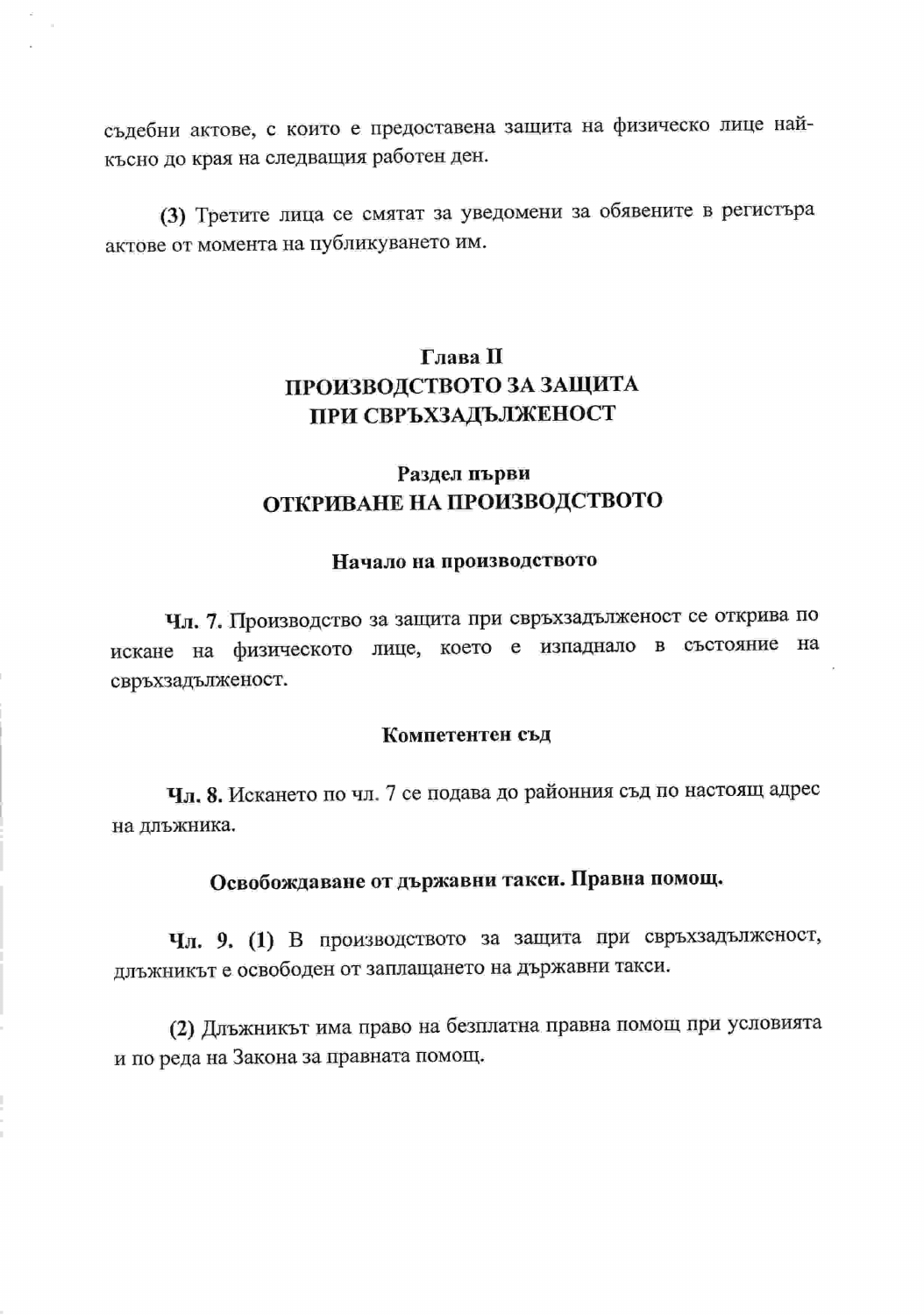### Декларация

Чл. 10. (1) Към писменото заявление длъжникът прилага декларация по образец, утвърден от министъра на правосъдието относно:

притежаваните от него недвижими и движими имущества, 1. включително парични средства в брой и банкови сметки, вземания, участия в търговски дружества, ценни книги, интелектуална собственост патенти, търговски марки, полезни модели, авторски и сродни права, превозни средства и други, с посочване на приблизителната им стойност, а за недвижимите имоти с посочване на данъчната оценка;

получените през последните три години доходи от трудови и  $2.$ граждански договори, издръжка, дивиденти, тантиеми, наеми и аренди, ренти, продажба или отстъпване на права върху обекти на интелектуална собственост, доходи от продажба на движими и недвижими вещи, включително предмети на изкуството и антикварни ценности, доходи от дейност като земеделски производител, доходи от упражняване на свободна професия или занаят, както и други доходи, които са част от имуществото на длъжника;

кредиторите, с посочване на седалището, постоянния или 3. настоящия им адрес вида на вземанията, размера им и направените обезпечения;

длъжниците, с посочване на седалището, постоянния или 4. настоящия им адрес, вида на вземанията, размера им и направените обезпечения;

имуществото на длъжника, когато е налице съпружеска 5. имуществена общност - една втора част от вещите, правата върху вещи и паричните влогове;

несеквестируемите вещи по чл. 444 Гражданския OT 6. процесуален кодекс;